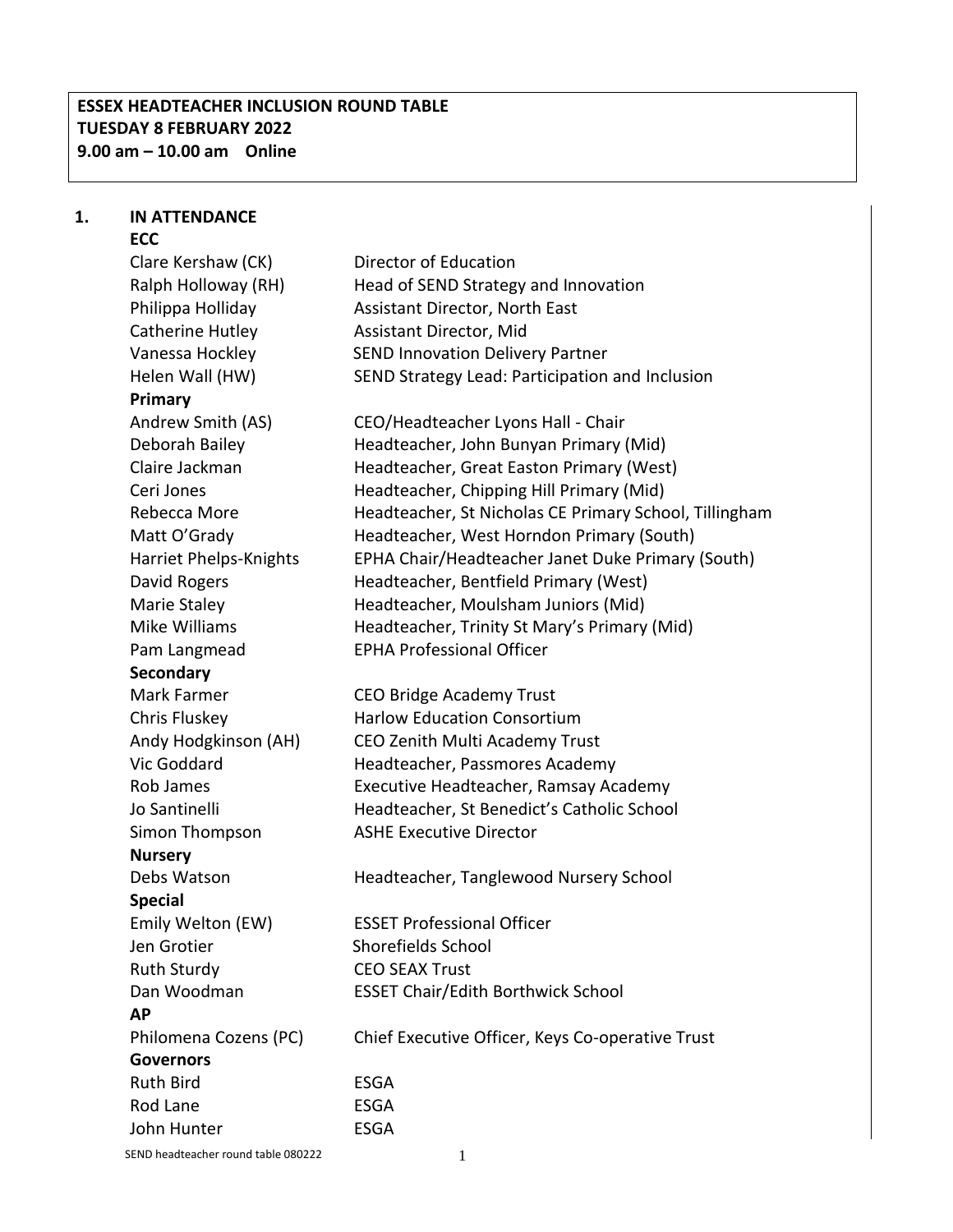Andrew Smith (Chair) welcomed colleagues to the meeting. He reminded the group that the last meeting focused on priorities for the Roundtable going forward, and the structure, membership and terms of reference.

He referred the group to the agenda and purpose of the meeting, to consider the following issues:

- Update on progress against the written statement of action including the launching of new EHC process and early adopters for ordinarily available (circulated to the group: SEN Partnership Board Highlight report);
- SEN strategy (circulated: draft SEN Strategy and presentation);
- Update on the Inclusion Framework.

## **2. UPDATE ON THE SEND JOINT WRITTEN STATEMENT OF ACTION (JWSOA)**

RH reminded the group that the JSWOA is focused on the three areas of significant weakness determined by the Local Area inspection in 2019. Key priorities include the development of a sustainable model of EHCPs, and development of the Ordinarily Available framework.

## **Over identification of MLD/ Accurate Identification of Need**

Workstream led by Ralph Holloway, Head of SEND Strategy & Innovation (ECC) High level actions include:

- Understand the scale and reason for over-identification of MLD
- Deliver training, support, guidance and resources to improve identification of need across the system
- Develop and deliver guidance around recording of CYP needs on the census
- Implement process to highlight and respond if data deviates from expected

# **Quality of EHC Plans**

Workstream led by Clare Kershaw, Director of Education (ECC) High level actions include:

- End to end process review and re-engineering to deliver improved EHCP processes (including annual review)
- Develop options for new processes
- Review funding options
- Implement practices to drive improvement in quality of plans (including training, multi agency moderation, quality assurance)

## **Joint Commissioning**

Workstream led by Richard Watson, Deputy Chief Executive / Director Strategy and Transformation (NECCG)

and Chris Martin, Director Of Commissioning & Policy (ECC)

High level actions include:

- Develop SEND Joint Commissioning Strategy
- Develop SEND joint data set
- Undertake mapping and gap analysis of services across the local area
- Jointly commission services agreed in JWSOA.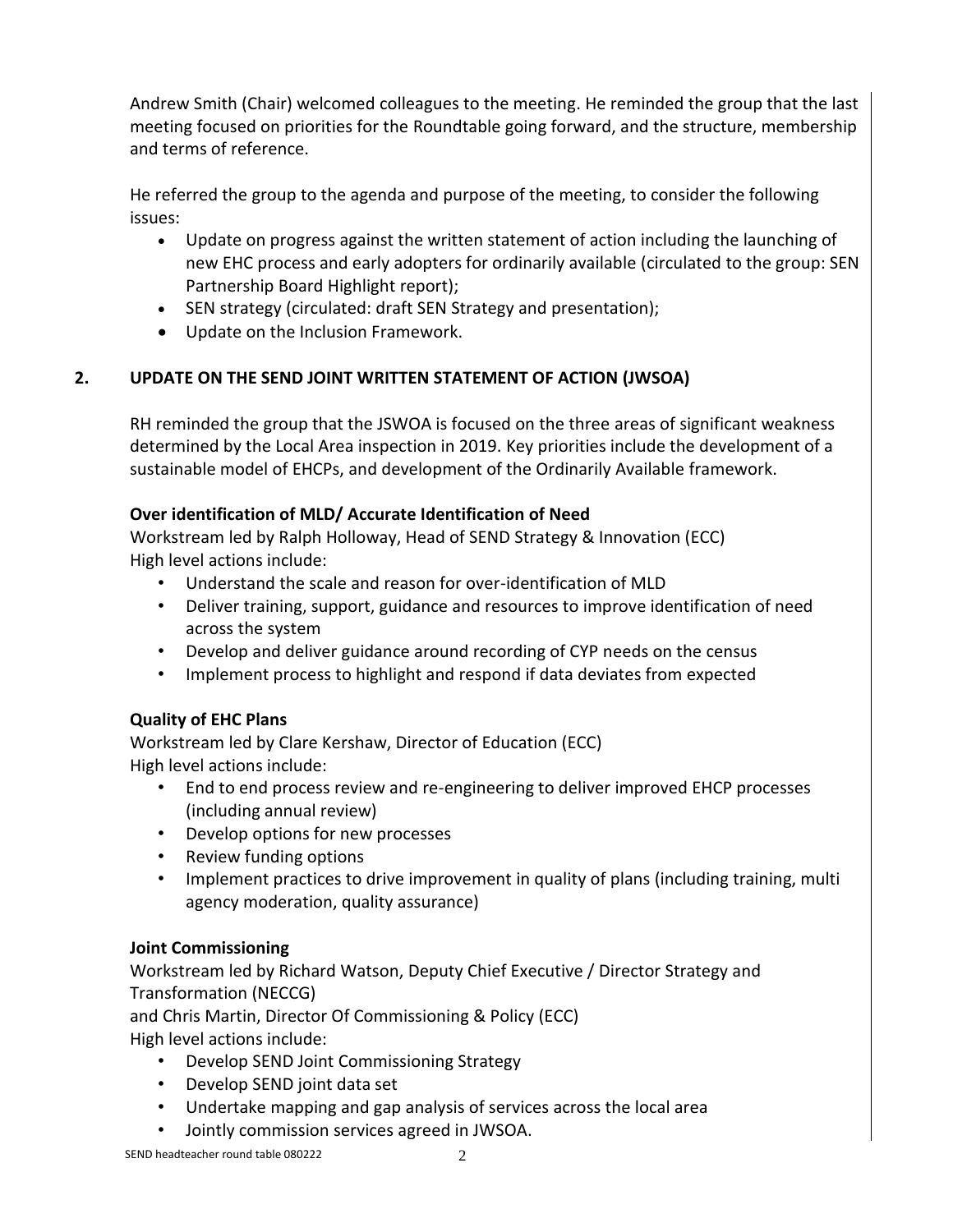Ralph Holloway and Alex Abercrombie share the lead for the oversight of all necessary preparations for a potential re-inspection. Including data, communications, risks, focus group member briefings etc

RH shared the presentation that was recently delivered to the SEND Partnership Board, which gave programme level, risks and key data.

The issues around the over-identification of MLD were predominantly around data. There was a clear correlation between the under-identification of speech and language needs. Following training and more accurate assessment, the Essex data is now more in line with national (census data). Case studies are now being developed to understand the changed experience of parents, exploring whether identification is now more accurate and appropriate support is in place.

There is an increasing focus on the anticipated SEND re-inspection. RH noted that some setting may be involved in the revisit, which will focus solely on the three areas of weaknesses.

The programme level risks are largely as a result of health engagement. Their participation on the needs assessment panels is inconsistent across the county. The Joint Commissioning workstream is work in progress; the provision of therapists continues to be inconsistent and lacking in capacity.

Quality of Education Health and Care Plans – workstream update

The launch of EHCNA (Needs Assessment) improvements has seen a renewed commitment from schools and increased engagement with the panels. The feedback from mainstream schools has been largely positive and SENDOps has appreciated the input from headteachers and SENCOs, which gives them a different perspective on the experience of children and schools.

EW noted that some special school representatives had expressed concern about the time taken to consider each child's application – generally around 5-10 minutes per child. The system depends on the paperwork being available and scrutinised in advance of the panel meeting. It was agreed that Special Schools had probably been unaware of the volume of requests made by to the EHCNA panel.

RH noted that the local authority had researched the practice in other LAs and they followed a similar pattern. He accepted that time is an issue, but argued that decision are not make lightly. The information provided by the school is critical to the decision. He noted that Inclusion Partners should be working closely with a school to ensure that any application is successful. He noted that the Ordinarily Available framework should help with this.

EW noted that the SEND Ops team need complete information in advance in order for them to come to an effective decision. It was suggested that a checklist (and training?) could be helpful to set out what is needed in the Information Pack. In addition the communication of the decision of the panel is critical, and information to parents from both the local authority and schools must be accurate and consistent.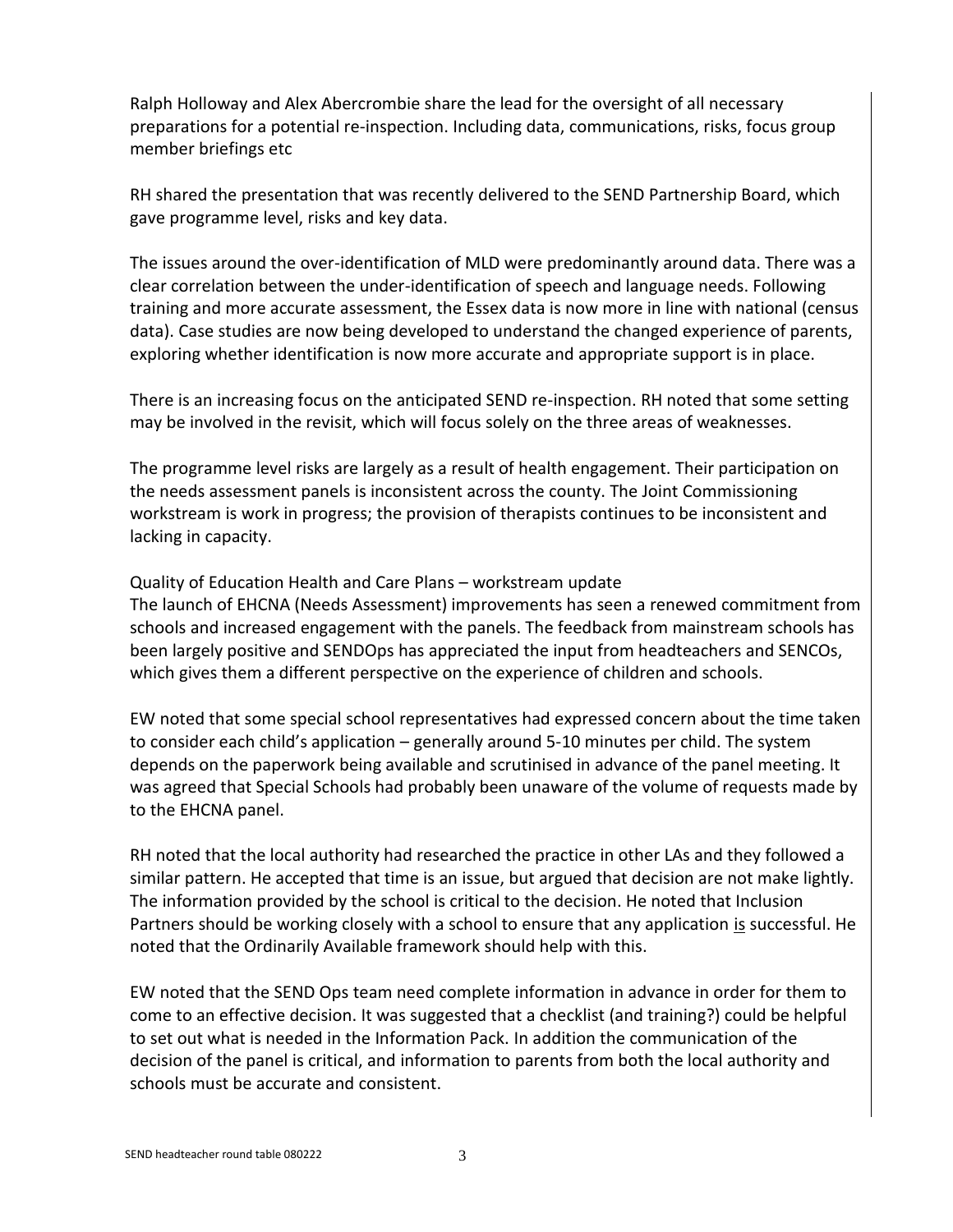Every EHCP assessed is given a rating based on the four Ofsted scores: outstanding, good, requires improvement, inadequate. The quality of plans is moderated in quadrants, and then by a county-wide panel. This should ensure consistency and brings in different approaches and perspectives on the content of the plan. Different children's services, such as social care, may have a different perspective, and there is huge inconsistency in the approach of health professionals. It was agreed that there needs to be agreement on what goes into a plan, and that should be conveyed as a matter of urgency to all contributors.

The information may also be compromised or difficult to access if a child is in hospital out of county; the LA doesn't have the contacts in all cases to ensure that it can receive quality information.

The moderation process should offer assurance that no plan which is judged to be RI or inadequate will be published; this might, however, delay the process.

## **Ordinarily Available framework**

Helen Wall gave an update on the development and rollout of the Ordinarily Available framework.

50 schools attended training in the week commencing 24 January, and last week the LA asked for early adopters to express an interest. 25 schools so far have responded, and 20 of those have agreed to become early adopters.

HW explained that the Ordinarily Available framework is set out as 3 layers:

1<sup>st</sup> layer: Universal – that is what is usually available in the school setting

2<sup>nd</sup> layer: Additional to

3<sup>rd</sup> layer: Different from

The OA framework is being developed simultaneously with Health and Social Care colleagues.

When using the framework, schools are asked to choose their starting point, which may be one of two focuses: the whole school ethos, or the inclusive teaching framework.

The framework is being introduced between now and Easter; resources for young people (including training) and activities for parents are being developed for the summer term.

In June there will be an evaluation of the early adopters to agree the standards and content, and the aim is to make the framework available to all schools, early years settings and colleges in September.

HW noted that a number of SENCos who attended the training said that they are enthusiastic to use the OA framework, but that they need (and don't always have) the backing of their headteacher. She asked what conversations would be needed with headteachers to reach universal engagement with the ordinarily available offer.

SEND headteacher round table 080222 4 Vic Goddard shared an ongoing concern, noting that a problem that his school is constantly running into, is the application of how different schools interpret and apply "reasonable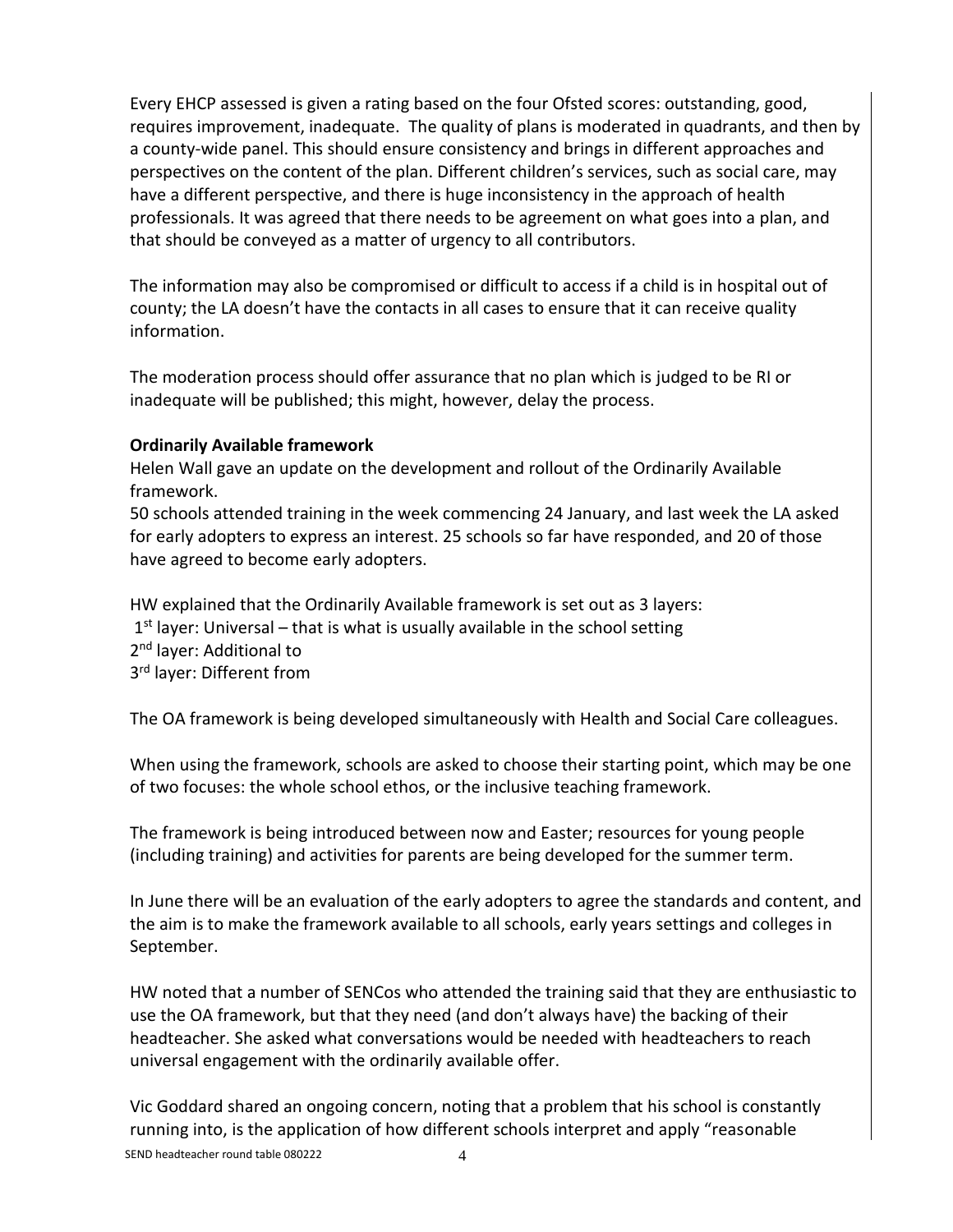adjustment". He asked if there was any way that the term "reasonable adjustment" can be explained to schools and admission appeals panels. He noted that he is constantly sitting in appeals where the school that a young person is coming from is unwilling to make what he would considered a reasonable adjustment. Panels are then admitting students with the expectation (and knowledge) that his own schools will accommodate the young person. This is an issue that is creating uncertainty for families and increased workload for his school. He stated that he was not sure how enforceable this was by the Local Authority, but argued that more clarity around what is, and isn't a reasonable adjustment, would put some pressure on schools that are failing to accommodate pupils with special educational needs.

RH noted that the OA framework will offer an Essex view of what should be offered by all mainstream schools, and can be expected by parents.

Andy Hodgkinson reminded the group that, as well as the Inclusion Statement and the document about the benefits of inclusion, produced by the Roundtable in the last couple of years, they had worked on a statement about the expectations of inclusive practice. He acknowledged that this might be controversial, but perhaps the time had come to raise the expectations across all schools. MS noted that it can be difficult for individual headteachers to challenge their colleagues, and she argued that there is a place for the LA to offer challenge to schools who are not being inclusive.

RH noted that an exercise is underway, mapping the SEN population linking their address and which schools they attend, so that there is an accurate understanding of the dispersal of pupils with SEN, and whether all schools are accommodating a fair share of those with additional needs.

CK noted that the Local Authority has held off from putting pressure on schools because of Covid, but suggested that it may be time to increase expectations. She suggested running another inclusion conference in order to share the new resources and to ratchet up the expectations on all schools.

Philippa Holliday noted that Margaret Mulholland, who was to have been the speaker at the previous event, is very keen to work with Essex schools, and would be happy to present at a future conference.

The Roundtable discussed the need to attract all schools, not just those who are demonstrably inclusive in their practice. It was suggested that the conference could be recorded to ensure that the messages reach all schools.

PH suggested including the Disadvantaged Champions, to ensure that other vulnerable groups of pupils are taken into account. This will be considered.

## **Joint Commissioning**

RH gave an update on the progress on joint commissioning, which encompasses a number of strands. There has been work in the diagnostic pathways for autism and ASD, and the Essex Family Forum has published a document, Supporting Your Neurodiverse Child.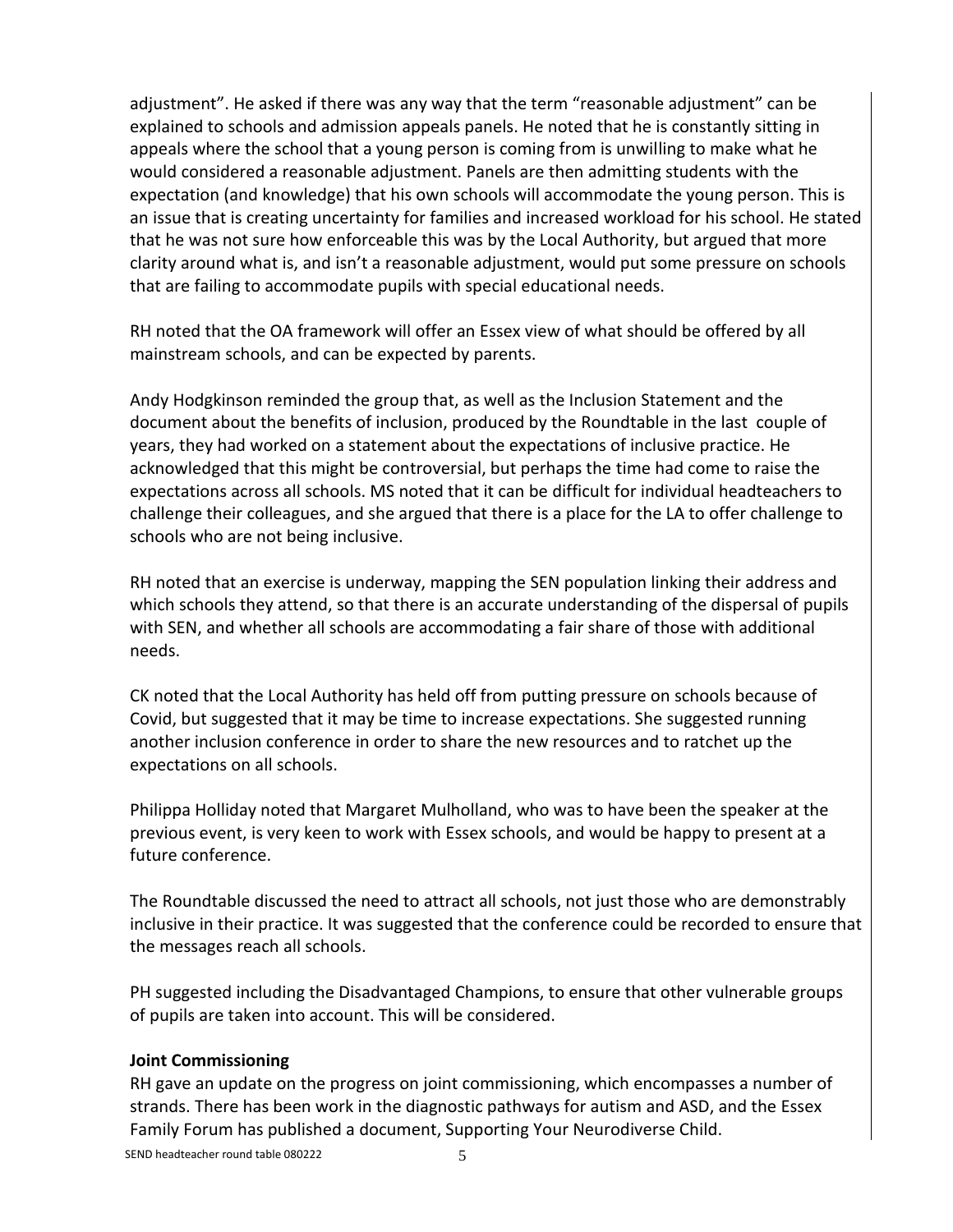## <https://essexfamilyforum.org/parent-surveys-and-feedback/resources-for-families/>

It was agreed that it would be helpful to reissue this document.

The work on the therapies workstream is in progress; there is continued inconsistency across the county.

SENDIASS is currently centrally run. Funding is being given to support other external advocates who could add value to the system.

The Local Offer is being re-developed. A tender is out to build a new platform, and the expectation is that a new Local Offer will be in place in September.

Finally, RH noted that the re-inspection is now overdue (it was expected in October), and Essex is likely to be the next in the Eastern Region to be inspected. He warned that the LA won't be given an entirely clean bill of health:

- there has been good progress on the over-identification of MLD;
- lots of work has been done to improve EHCPs but the LA will need to be able to demonstrate that this has had a positive impact for families;
- the joint commissioning workstream is challenging to demonstrate impact.

The SEND landscape in Essex is very different from 2019, and is more joined up and organised. The foundation is in place to offer a more sustainable and long term model for parents and their children.

## **3. SEND STRATEGY**

HW noted that she has presented to the Scrutiny Committee in December, explain the expanded SEND Strategy. She noted that three schools/MATs had worked with ECC on the development: Janet Duke Primary, Berlesduna MAT and Passmores. A document setting out the rationale for a new SEND Strategy, the challenges, the strengths in the authority, what the strategy must achieve, the potential barriers to implementation, the vision, the delivery, the strands and commitments, and Ofsted evidence, was circulated to the group in advance of the meeting.

She explained that since they last presented to scrutiny the team has:

- Engaged further with education, health and care colleagues including schools and settings through virtual workshops
- Engaged further with the Essex Family Forum
- Used all the above intelligence to create a full five-year SEND strategy which incorporates the feedback from scrutiny:
	- Alignment with Ofsted/CQC inspection outcomes
	- More detail on the rationale for a new SEND strategy
	- Actively promoting partnership working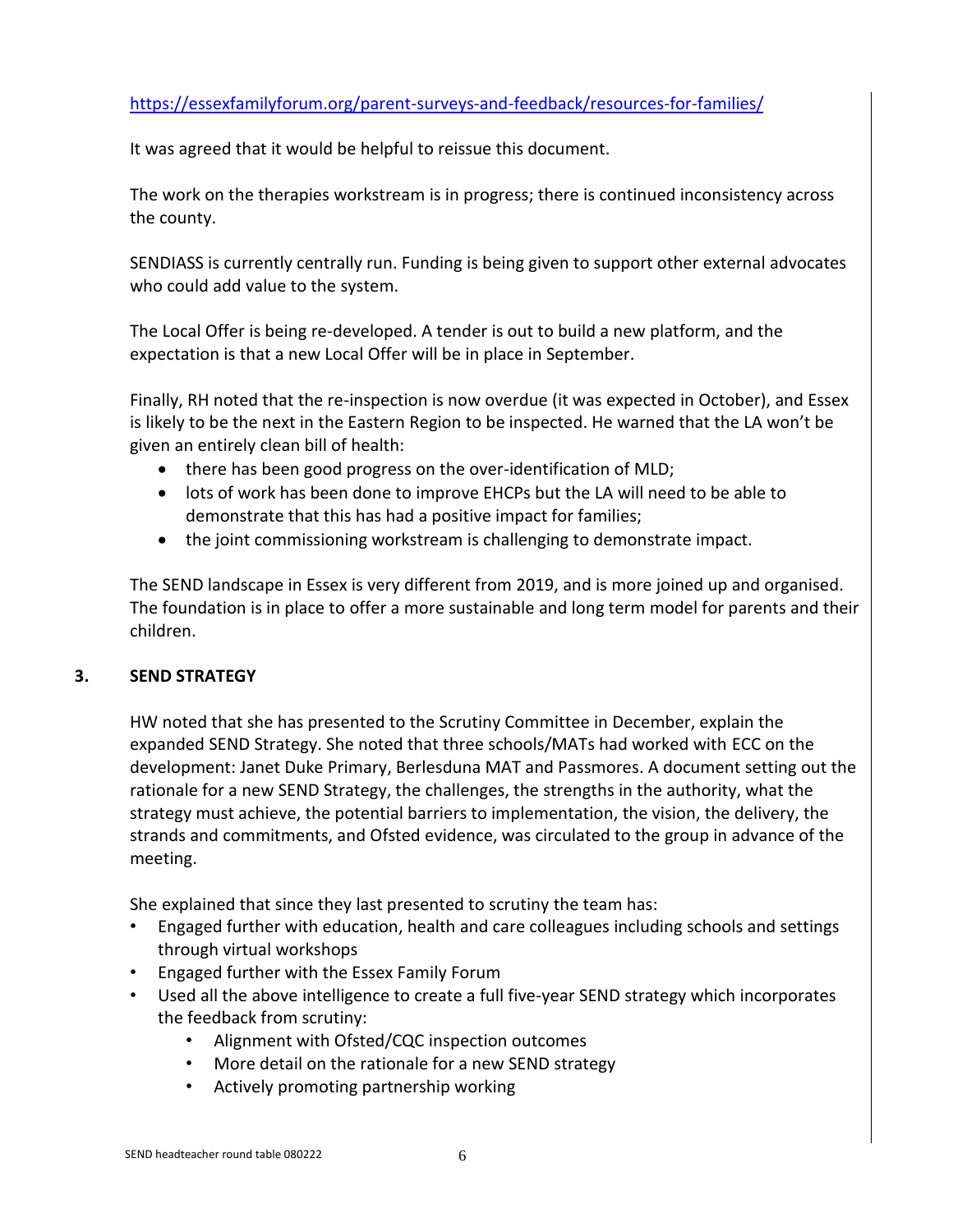The aim is that the Essex SEND strategy will drive forward and embed the changes made to date across the Local Area and help to focus all services in education, health and social care on driving forward the required changes so that children, young people and their parents experience the difference.

The delivery plan that accompanies the strategy will set out the specific projects and contributions of all partners and the measures that we will use to evaluate the impact across the Local Area and hold ourselves to account.

Alignment with the Essex SEND Sufficiency Strategy is key. The sufficiency strategy sets out the provision, resources and skills required to meet the demand in Essex.

The vision for the SEND system is based on the fundamental rights of all children and young people as defined in the United Nations Convention on the Rights of the Child (UNCRC). All children have the same rights.

The rights for children set out in the United Nations Convention have been agreed by almost every country in the world.



The Strategy addresses the inspection findings in the following ways:

The inspection found variation in services across the local area, which we will address through the **Equity** thread.

"Procedures vary across the local area, which delays the identification of children's needs." "Children and young people have not benefited from equitable access to services to meet their needs".

"some children and young people get access to assessments and support and others do not."

The inspection found that the pace and impact of change had not been sufficient, which we will address through the **Ambition** thread.